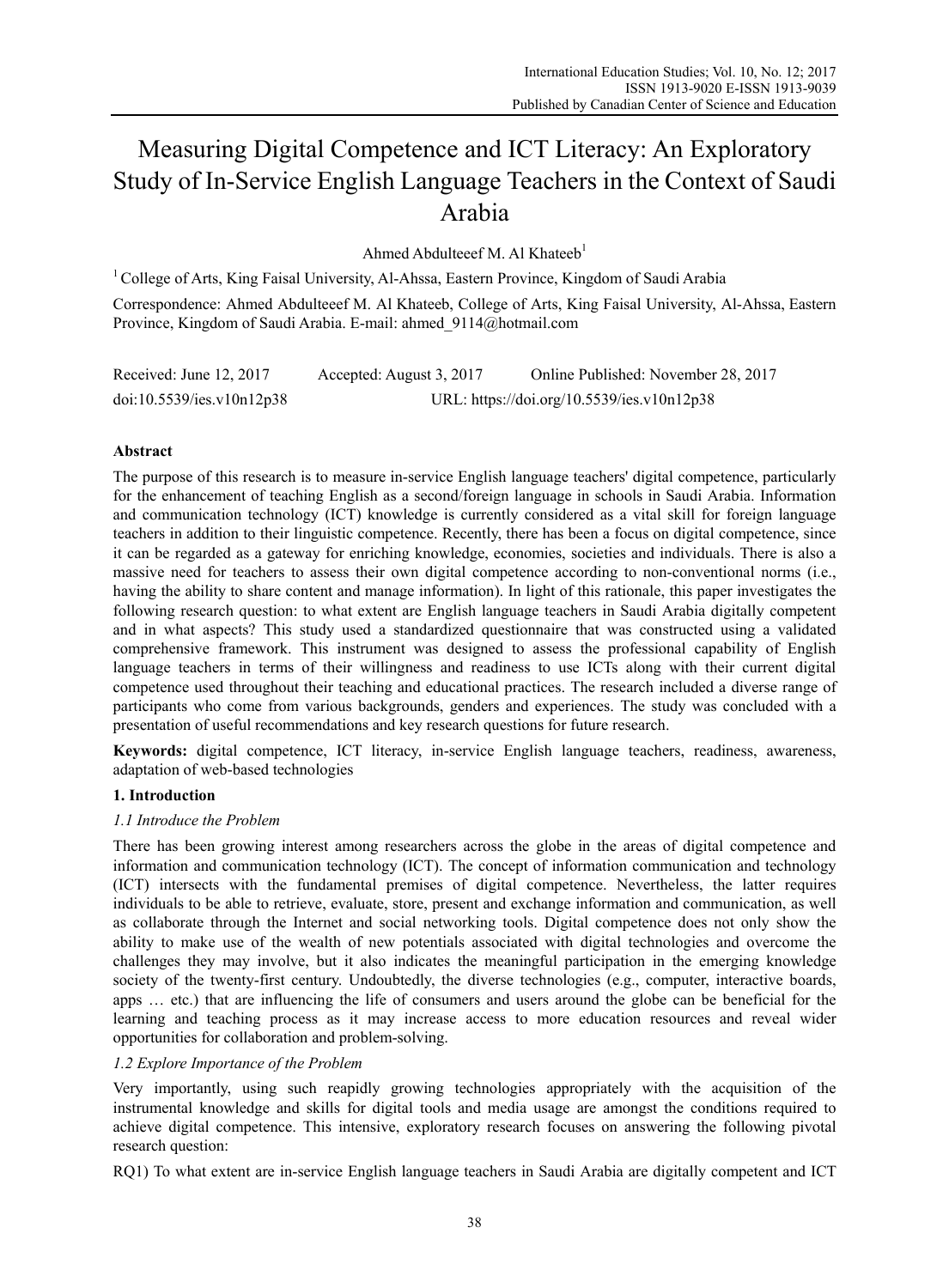users? and in what aspects?

## **2. Literature Review**

## *2.1 Digital Competence and ICT: Decoding the Puzzle*

Very recently, the need to normalize numerous evolving technologies, such as social networking tools, has dramatically increased. Sysoyev and Evstigneev (2015) also show that one of the principal reasons for adopting digital skills and ICT is because 'competency in the use of information and communication technologies is an integral part of a foreign language teachers' professional competency'. Therefore, ICT refers to different technologies that are responsible for handling telecommunications such as broadcast media and audio-visual processing and transmission systems.

Digital competence has been stated as one of the essential competencies in the European framework for key competencies for lifelong learning (Rantala and Suoranta, 2008). Those key competencies identified by the European Parliament and of the Council (2006) include: (1) communication in the mother tongue, 2) communication in foreign languages, (3) mathematical competence and basic competences in science and technology, 4) digital competence, 5) learning to learn, (6) social and civic competences, 7) a sense of initiative and entrepreneurship, and 8) cultural awareness and expression. A new framework for the development of digital competence was proposed in one of the European Commission reports (2013). The framework consists of five core areas: information processing, communication, content creation, problem solving, and safety. The information processing aspect measures users ability to 'identify, locate, retrieve, store, organise and analyse digital information, judging its relevance and purpose' while the communication criterion measures users potentiality to 'communicate in digital environments, share resources through online tools, link with others and collaborate through digital tools, interact with and participate in communities and networks, cross-cultural awareness'.

The term content-creation relates to users' talent to 'create and edit new content (from word processing to images and video); integrate and re-elaborate previous knowledge and content; produce creative expressions, media outputs and programming; and deal with and apply intellectual property rights and licenses'. Whereas, safety area also refer to learners' skills regarding 'personal protection, data protection, digital identity protection, security measures, safe and sustainable use'. Finally, problem-solving tests users' ability to identify digital needs and resources, make informed decisions as to which are the most appropriate digital tools according to the purpose or need, solve conceptual problems through digital means, their creative use of technologies, solve technical problems, and update one's own and others' competences. Those five areas of digital competence have been developed into a self-assessment gird according to three proficiency levels: basic, intermediate and advanced (see Appendix 1).

Yet, this concept, to some extent, is still confusing due to its interference with other several concepts which may share one or more of its functions. Part of this confusion is the fact that this area is multi-faceted and rapidly changing as new tools and technologies appear. Sometimes both of competence and skills are interpreted as being the same; however, competence is a more generic concept that involves more than skills whereas skills pay attention to social and emotional features of the use of technology as competence emphasizes. Digital competence has been described differently and no common globally-agreed definition exists (Ala-Mutka, 2011). Ferrari (2012) defined digital competence as the 'set of knowledge, skills, and attitudes… required when using ICT and digital media to perform tasks; … and build knowledge'. This researcher extends the description of the concept as being the 'confident, critical and creative use of ICT to achieve goals related to work, employability, learning, leisure, inclusion and/or participation in society' (Ferrari, 2012, p: 1). The concept has been affected by plenty of others areas such as social and cultural skills.

In general, digital competence implies knowledge, awareness and attitudes towards the values of ICT along with owning the ability to deal with the latest technologies and digital information (Ferrari, 2013) where users are entitled to create, to manipulate, to design, and to self-actualize. Such capability is linked to cognitive-thinking strategies in terms of utilizing digital information and achieving tasks in digital environments. Jones and Flannigan (2006) characterize this ability as users are potential to:

use the computer's digital reproduction capability (copy and paste) in order to form genuine-creative products (reproduction literacy), the flexibility of thinking that enables learners to construct knowledge from hypertextual, non-linear navigation through knowledge domains (lateral literacy), and the ability to critically evaluate and assess the quality of digital information (information literacy) (p. 6).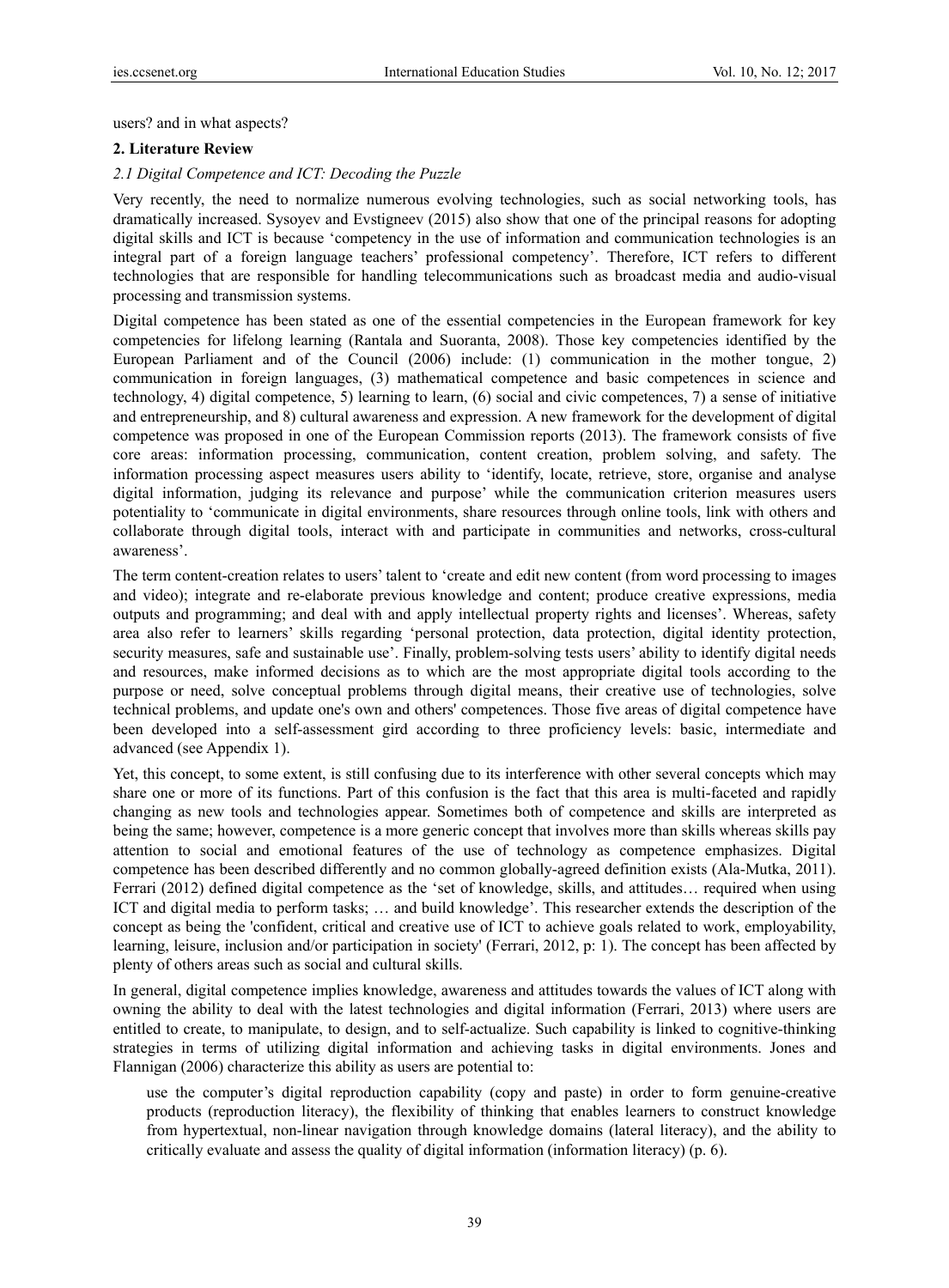## *2.2 Digital Literacy and Digital Competence*

In recent years, a number of concepts have been explored in the literature on the subject of the mastery of technology-related skills, including both digital competence and digital literacy. It is believed that digital literacy is a chief motive to digital competence. Literacy is a term that commonly refers to the ability to read and write text using traditional paper-based literacy and related literate practices (Belshaw, 2011). Yet, as a result of new digital technologies a new form of literacy has come into existence which requires users to combine knowledge by integrating sound and moving images, oral and written language, as well as 3D objects, by understanding their specific affordances, uses, and constraints (Leu, et. al., 2007).

Digital literacy has also been described as involving knowledge relevant to traditional literacy and media studies (Ilomäki, Kantosalo, & Lakkala, 2011). While others interpret it if from a different perspective, for instance, Carrington (2005) states that digital literacy involves the transition of text from being printed to a new form of literacy (digitally-mediated); therefore, having the features on interactivity and openness. In short, digital literacy is a mixture of technical support alongside cognitive, emotional and social skills (Aviram & Eshet-Alkalai, 2006). This form of literacy also refers to how technologies can assist users and play a number of important roles in their daily life, including social interaction; however, the complexity related to digital literacy also must be thought of particularly in terms of formalizing learning (Nixon & Erstad, 2009). According to Alkali and Amichai-Hamburger (2004), digital literacy consists of five elements: photo-visual skills, reproduction skills, branching skills, information skills, and socio-emotional skills which all require an appropriate level of critical thinking and a wider understanding of media (Rantala & Suoranta, 2008). In terms of digital competence, it is considered an essential component of the twenty first century (Ferrari, 2013). It involves skills which exceed searching for information online, and includes more demanding services and advanced expertise such as problem-solving, sharing and collaborating with peers (Griffin, McGraw, & Care, 2012).

Digital competence relates to information given to the use of computer and electronic devices while digital literacy involves reading and understanding how to deal with media to produce digital representation, as well as gaining knowledge primarily through digital means (Jones-Kavalier & Flannigan, 2008). It is believed that digital competence is not restricted to online-based knowledge, as it complements other forms of common literacies.

## *2.3 Model of Digital Literacy*

As the use of ICT and digital tools continues to grow, Walker and White (2015) revealed a model whose design was based on Canale and Swain's (1980) model of linguistic competence. The current model of digital competence demonstrates a wide range of linguistic capabilities, in addition to digital knowledge and experience, including: procedural competence, social-digital competence, digital discourse competence and strategic competence. Such components of digital competence are essential for 'diagnosing, understanding, and repairing the digital needs of learners' (Walker & White, 2015, p. 9).

## **3. Method**

The term methodology is more than just looking at methods used for data collection, but also includes the concepts and theories underpinning those methods. The research methodology includes the criteria by which researchers go about their work in order to describe, explain and predict certain phenomena. It uses the quantitative approach of methodology to explore the following research question: to what extent are in-service English language teachers in Saudi Arabia digitally competent and ICT users? And in what aspects?

## *3.1 Research Tool and Sampling*

A standardized questionnaire was adopted and was later administered and managed via one of the electronic survey platforms, SurveyMonkey. The questionnaire was designed and tested by the European Union (Europass) and a few necessary amendments were made in order to make it more suitable for the context and participants (see Appendix 1). This robust questionnaire was chosen because Ferrari (2013) states that the Digital Competence Framework for Citizens (DigComp) can support the improvement of digital skills of the European citizens as well as others located in different contexts. DigComp helps 'organisations, businesses and individuals to identify digital knowledge and the needs of digital culture that citizens have in their social and personal life' (Vuorikari et al., 2016). The current framework has already been used in European contexts by several institutions and individuals. Therefore, it was adopted for this research into in-service English language teachers in Saudi Arabia who have spent varying numbers of years teaching English as a foreign language at three basic levels (primary, intermediate and secondary). It consists of five main categories (i.e., *Information processing, Communication, Control creation, Safety* and *Problem solving*) which underline twenty-one competences.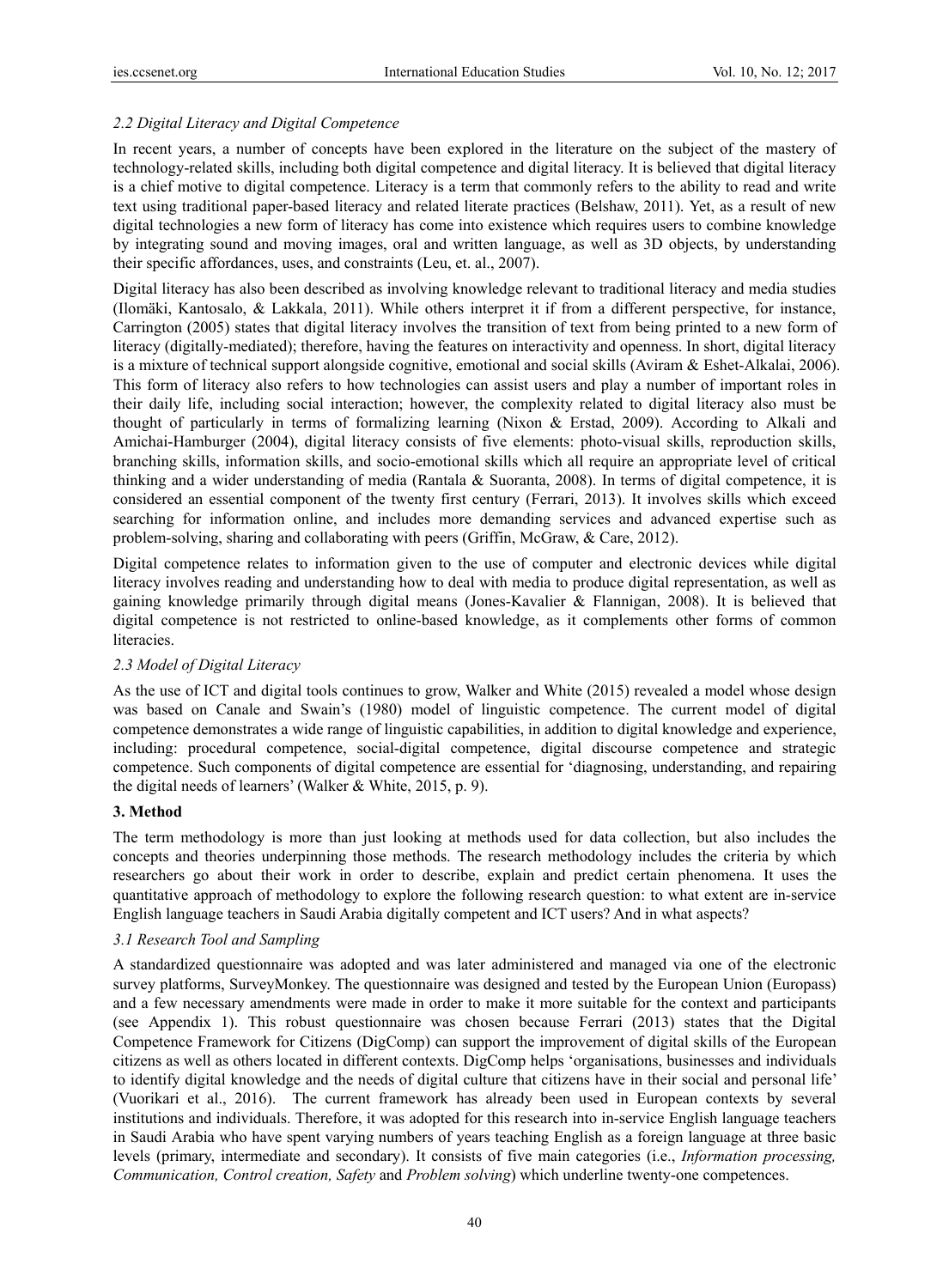The total number of teachers who participated in this research was one hundred and ten (male and female) teachers across the Kingdom of Saudi Arabia. The participants were in-service English language teachers who work in primary, intermediate and secondary education. They all had at least several years teaching experience and come from different cultural and economic backgrounds. They were selected through a technique known as of purposive sampling. In purposive sampling, the researcher selects people who are keen to provide the appropriate information from their own experience and knowledge regarding the domain or issue under investigation (Bernard, 2002). The questionnaire was designed and distributed electronically using Survey Monkey to avoid any possible prejudice and to make sure that information about all the participants remained completely anonymous. The objectives and purposes of the study were clarified to the participants and they were requested to be as accurate as possible regarding how they see themselves in terms of their digital competence and their ability to deal with various technologies.

#### *3.2 Cronbach's Alpha: Reliability and Internal Consistency*

The reliability of any given measurement depends on the extent to which it is a consistent measure of a concept, and Cronbach's alpha is one way of measuring the strength of internal consistency. The resulting coefficient of reliability ranges from 0 to 1 when providing this overall assessment of a measure's reliability. If all of the scale items are entirely independent from one another (i.e., are not correlated or share no covariance), then the alpha  $=$ 0; on the contrary, if all of the items have high covariances, then alpha will approach 1 as the number of items in the scale approaches infinity. The higher the alpha coefficients; the more the items have shared covariance and probably measure the same underlying concept. In this research, the Cronbach's alpha coefficient of 0.9013 is clearly acceptable, suggesting that the items have a relatively high internal consistency, as shown in Table 1 below (Note that a reliability coefficient of 0.7 or higher is considered '*acceptable'* in most social science research and humanities-related studies). This would indicate strong intercorrelations (inter-connections) among test items.

|      |     |                 | Test scale = $mean$ (standardized items) |             |             |        |
|------|-----|-----------------|------------------------------------------|-------------|-------------|--------|
|      |     | Item-test       | Item-test                                | interitem   |             |        |
| Item | Obs | Sign            | correlation                              | correlation | correlation | alpha  |
| Q7   | 107 | $^{+}$          | 0.4854                                   | 0.4044      | 0.3357      | 0.9010 |
| Q8   | 105 | $^{+}$          | 0.5598                                   | 0.4860      | 0.3282      | 0.8979 |
| Q9   | 107 | $^{+}$          | 0.5902                                   | 0.5254      | 0.3270      | 0.8974 |
| Q10  | 102 | $^{+}$          | 0.4742                                   | 0.3971      | 0.3344      | 0.9004 |
| Q11  | 102 | $^{+}$          | 0.7075                                   | 0.6586      | 0.3168      | 0.8930 |
| Q12  | 101 | $^{+}$          | 0.6173                                   | 0.5577      | 0.3233      | 0.8958 |
| Q13  | 102 | $^{+}$          | 0.6109                                   | 0.5498      | 0.3237      | 0.8960 |
| Q14  | 102 | $^{+}$          | 0.7770                                   | 0.7381      | 0.3114      | 0.8906 |
| Q15  | 100 | $^{+}$          | 0.6657                                   | 0.6113      | 0.3205      | 0.8946 |
| Q16  | 101 | $^{+}$          | 0.5921                                   | 0.5293      | 0.3256      | 0.8968 |
| Q17  | 100 | $^{+}$          | 0.4928                                   | 0.4212      | 0.3325      | 0.8997 |
| Q18  | 101 | $^{+}$          | 0.5977                                   | 0.5360      | 0.3248      | 0.8965 |
| Q19  | 101 | $^{+}$          | 0.7694                                   | 0.7292      | 0.3120      | 0.8909 |
| Q20  | 100 | $\! + \!\!\!\!$ | 0.3408                                   | 0.2592      | 0.3441      | 0.9042 |
| Q21  | 101 | $\! + \!\!\!\!$ | 0.5774                                   | 0.5138      | 0.3265      | 0.8972 |
| Q22  | 100 | $^{+}$          | 0.6980                                   | 0.6478      | 0.3179      | 0.8935 |
| Q23  | 101 | $^{+}$          | 0.6833                                   | 0.6316      | 0.3185      | 0.8938 |
| Q24  | 98  | $^{+}$          | 0.5962                                   | 0.5352      | 0.3247      | 0.8964 |

#### Table 1. Output of reliability test items (Cronbach alpha)

#### **4. Findings and Data Analysis**

#### *4.1 Subjects' Demographics*

As shown in Table 2, most of the participants have a major in English (93.52%), with a bachelor qualification (80.37). Nearly half the participants teach in secondary schools (45.79%), with a third having teaching

Q25 101 + 0.6450 0.5888 0.3213 0.8950 Test scale 0.3247 **0.9013**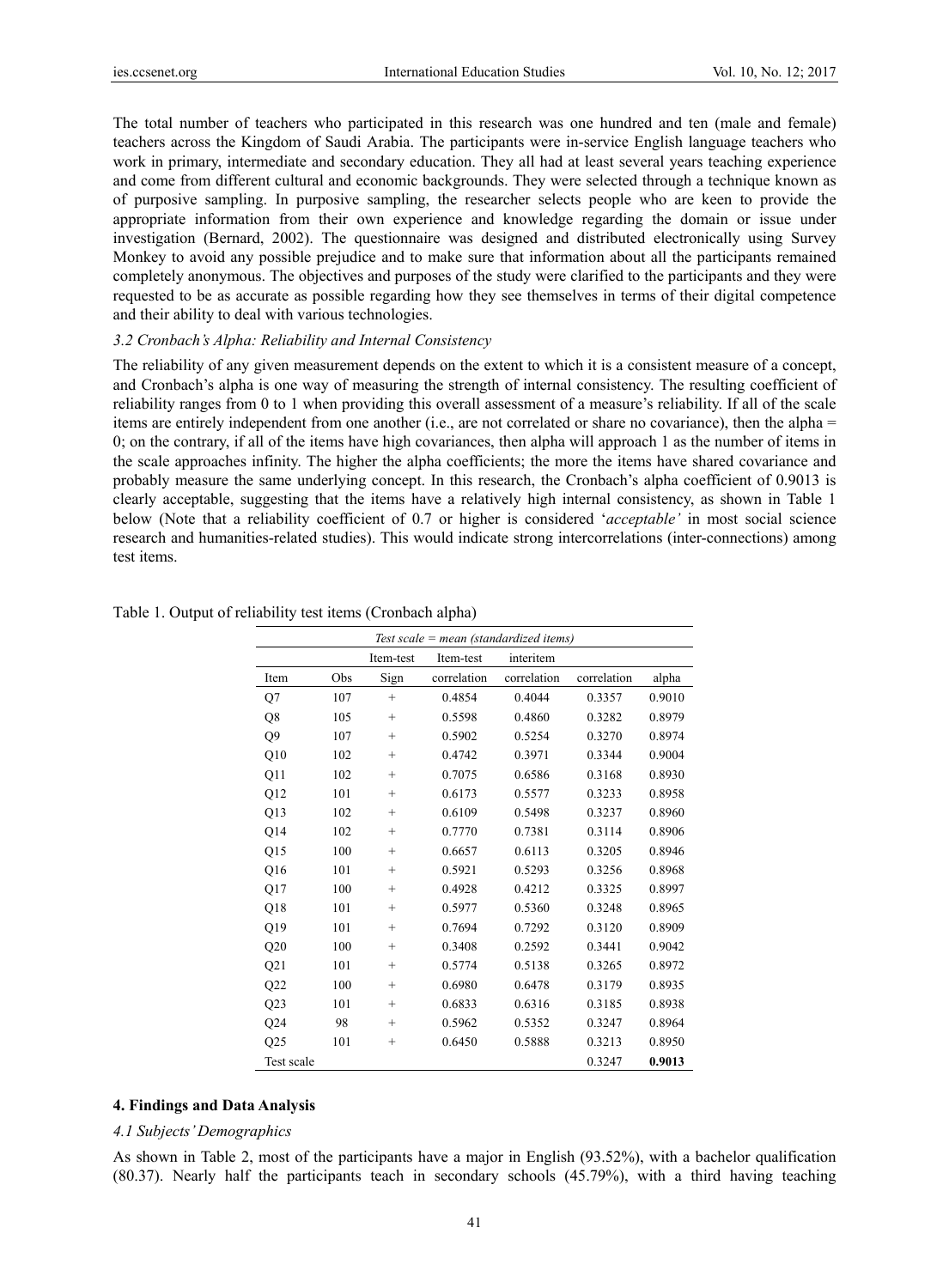experience of between five and ten years (33.64%). There was also a balance identified between male (49.53%) and female (50.47%) participants. Interestingly, 60.75% of the subjects stated that they have certificates in computing and/or Information Technology. All of the participants work in government funded schools, since they are the target audience of this research.

|  |  | Table 2. Subjects' demographics |
|--|--|---------------------------------|
|--|--|---------------------------------|

| Ouestion                                                             | Choice               | Percentage | No. of participants |
|----------------------------------------------------------------------|----------------------|------------|---------------------|
|                                                                      | English              | 93.52%     | 101                 |
| $Q1$ ). What is your major degree – or background?                   | Others               | 6.48%      | $\overline{7}$      |
|                                                                      | Diploma              | $4.67\%$ 5 | 5                   |
| Q2). What is your qualification?                                     | <b>Bachelor</b>      | 80.37%     | 86                  |
|                                                                      | Master               | 13.08%     | 14                  |
|                                                                      | Others               | $1.87\%$ 2 | $\overline{c}$      |
|                                                                      | Male                 | 49.53%     | 53                  |
| Q3). What is your gender?                                            | Female               | 50.47%     | 54                  |
|                                                                      | Primary              | 27.10%     | 29                  |
| Q4). Which stage are you teaching?                                   | Intermediate         | 27.10%     | 29                  |
|                                                                      | Secondary            | 45.79%     | 49                  |
| Q5). Do you have any computer or information technology (IT)-related | No                   | 39.25%     | 42                  |
| certificates?                                                        | Yes                  | 60.75%     | 65                  |
|                                                                      | From 1 - 5 years     | 14.02%     | 15                  |
|                                                                      | From $5 - 10$ years  | 33.64%     | 36                  |
| Q6). How many years of teaching experience do you have?              | From $10 - 15$ years | 31.78%     | 34                  |
|                                                                      | Others               | 20.56%     | 22                  |

#### *4.2 Descriptive and Inferential Analysis*

The questionnaire consisted of twenty-five questions, including those aimed at collecting demographic information and variables related to digital competence. There were three levels used to recognize digital competence and ICT literacy among in-service English language teachers in Saudi Arabia: basic, intermediate and advanced users.

The findings revealed that the teachers vary considerably in their level of digital competence and ICT awareness, the readiness in the adaptation of digitally-oritneted applications in the process of English language teaching. Indeed, it was discovered that **the majority of teachers are basic users (42.1%)** in the five areas provided: *Information processing, communication, content creation, safety and problem solving*, just **over a third indicated they were intermediate users (36.8%)** and **advanced users accounted for just over a quarter (26.3%)**, as shown below in Table 3.

Table 3. Descriptive and inferential analysis of test items

| Item test No.   | Basic | Intermediate | Advanced | Total  |
|-----------------|-------|--------------|----------|--------|
| Q7              | 22    | 43           | 42       | 107    |
|                 | 21%   | 40.2%        | 39.3%    | 100.0% |
| Q8              | 35    | 40           | 30       | 105    |
|                 | 33.3% | 38.1%        | 28.6%    | 100%   |
| Q9              | 29    | 29           | 49       | 107    |
|                 | 27.1% | 27.1%        | 45.8%    | 100%   |
| Q10             | 19    | 16           | 67       | 102    |
|                 | 18.6% | 15.7%        | 65.7%    | 100%   |
| 011             | 38    | 28           | 36       | 102    |
|                 | 37.3% | 27.5%        | 35.3%    | 100%   |
| O <sub>12</sub> | 18    | 29           | 54       | 101    |
|                 | 17.8% | 28.7%        | 53.5%    | 100%   |
| O13             | 24    | 39           | 39       | 102    |
|                 | 23.5% | 38.2%        | 38.2%    | 100%   |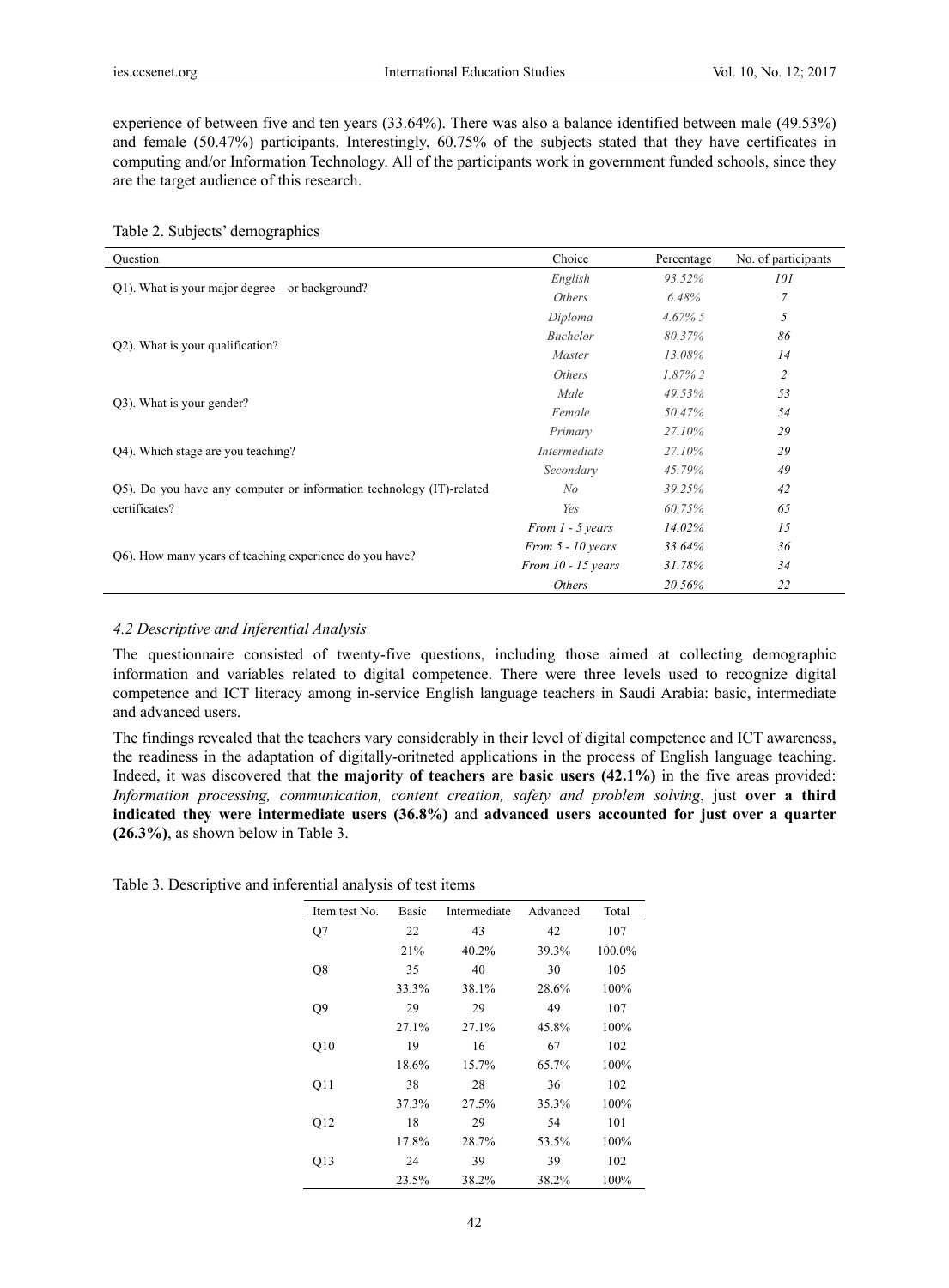| Q14          | 52    | 33    | 17    | 102  |
|--------------|-------|-------|-------|------|
|              | 51.0% | 32.4% | 16.7% | 100% |
| Q15          | 35    | 33    | 32    | 100  |
|              | 35.0% | 33.0% | 32.0% | 100% |
| Q16          | 40    | 34    | 27    | 101  |
|              | 39.6% | 33.7% | 26.7% | 100% |
| Q17          | 54    | 31    | 15    | 100  |
|              | 54.0% | 31.0% | 15.0% | 100% |
| Q18          | 40    | 35    | 26    | 101  |
|              | 39.6% | 34.7% | 25.7% | 100% |
| Q19          | 36    | 34    | 31    | 101  |
|              | 35.6% | 33.7% | 30.7% | 100% |
| Q20          | 26    | 38    | 36    | 100  |
|              | 26.0% | 38.0% | 36.0% | 100% |
| Q21          | 23    | 56    | 22    | 101  |
|              | 22.8% | 55.4% | 21.8% | 100% |
| Q22          | 36    | 38    | 26    | 100  |
|              | 36.0% | 38.0% | 26.0% | 100% |
| Q23          | 36    | 28    | 37    | 101  |
|              | 35.6% | 27.7% | 36.6% | 100% |
| Q24          | 32    | 39    | 27    | 98   |
|              | 32.7% | 39.8% | 27.6% | 100% |
| $_{\rm Q25}$ | 41    | 35    | 25    | 101  |
|              | 40.6% | 34.7% | 24.8% | 100% |

The statistical analysis showed that most subjects, who completed the survey, were found to have only a basic digital competence when dealing with different software settings and functions, and update their digital and ICT-related skills on a regular basis (Qs 14, 17, 25). On the contrary, most participants were discovered to possess an intermediate level of competence when it came to solving problems related to technical support (Qs 21). Most than half of the subjects were found to be competently advanced users of cloud computing and wide range of communication tools and social networking applications (Qs 9, 10, 12). It was also found that the participated teachers who participated in the study have an equal level of competence, to some extent, in the following: being aware of social networking sites and online collaboration tools, passing on or sharing knowledge with others online, and using advanced features of communication tools such as video conferencing (Q13).

In addition, the teachers responded very similarly in terms of knowing what digital tools can help in solving problems, using digital technologies to solve (non-technical) problems, and frequently choosing the right tool, device or application to solve non-technical problems (Q23). In terms of teachers' responses to the questions provided in the questionnaire, all of the participants (107) completed questions seven (Q7) and nine (Q9) whereas question twenty-four (Q 24) was only completed by ninety-eight (89%) teachers.

As indicated below, Figure 1 summarizes various responses from the teachers that indicate their digital expertise and ICT literacy. It is noticeable that teachers were found to be advanced in the use of a range of communication tools such e-mail, instant messaging, blogs, and other common social networks such as Twitter and Facebook. However, the teachers were discovered to have a basic level of competence with regard to the use of online service such as e-banking.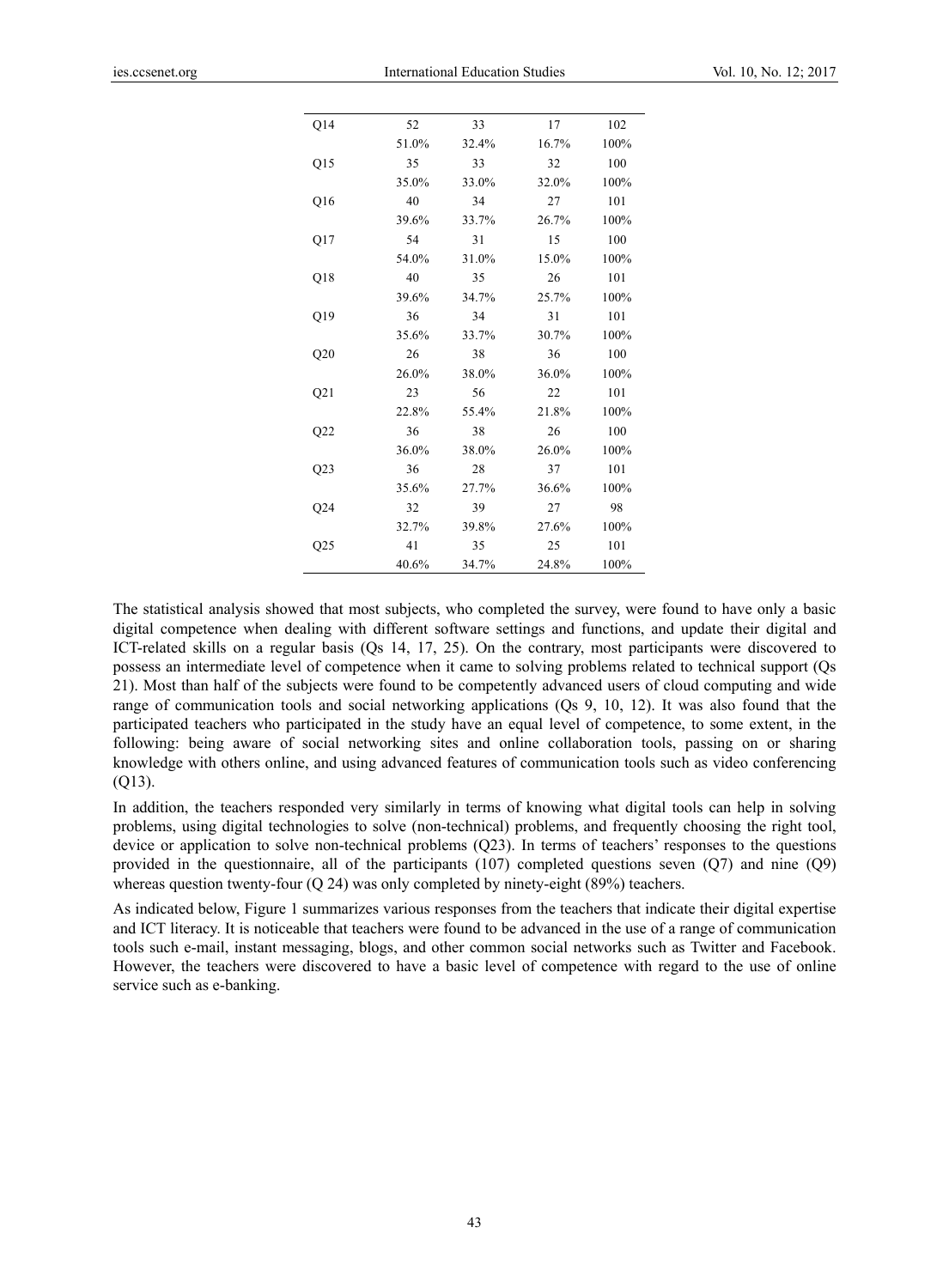

Figure 1. In-service teachers' responses with regard to their digital expertise and ICT literacy

## *4.3 Polychoric Correlation and Matrix*

Polychoric correlation is a statistical test used to measure the correlation coefficient (association) between two ordinal variables. The variables are scored from a number of multiple-choice questions (from Q7 to Q 25 as shown in appendix 1). The purpose of polychoric correlation is to reduce the effect of statistical artifact and sets an assumption of an underlying joint continuous distribution. The coefficient is between 0 and 1 where zero does not indicate any relationship and one signifying perfect relationship.

As indicated in Table 4, all the variables which achieved polychoric correlation were indicated with bold. This means a strong agreement between various test items. Those test items or questions numbered from 7 to 25 (as shown in Appendix A) have achieved what is so-called polychoric correlation at various levels. For instance, there is a correlation coefficient with a level of  $>$  (0.4) and higher of two normally distributed variables such as Q15 and Q19 (0.73).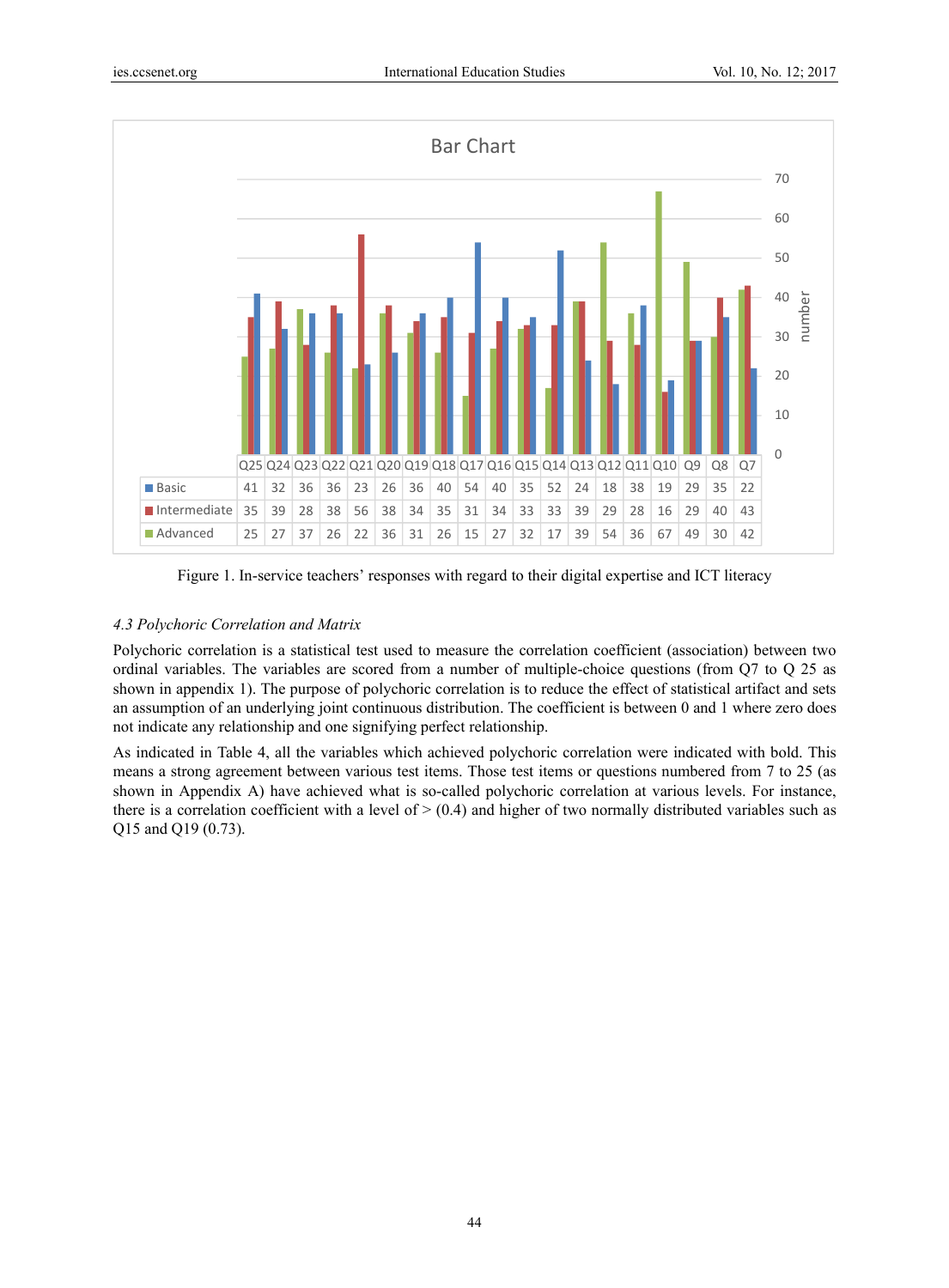|                 | Q7      | QS      | Q9   | Q10  | Q11  | Q12  | Q13  | Q14  | 015  | Q16  | Q17     | Q18  | Q19  | Q20  | Q <sub>21</sub> | Q <sub>22</sub> | Q <sub>23</sub> | Q <sub>24</sub> | Q25 |
|-----------------|---------|---------|------|------|------|------|------|------|------|------|---------|------|------|------|-----------------|-----------------|-----------------|-----------------|-----|
| Q7              | 1       |         |      |      |      |      |      |      |      |      |         |      |      |      |                 |                 |                 |                 |     |
| QS              | 0.37    | 1       |      |      |      |      |      |      |      |      |         |      |      |      |                 |                 |                 |                 |     |
| Q9              | 0.24    | 0.56    | 1    |      |      |      |      |      |      |      |         |      |      |      |                 |                 |                 |                 |     |
| Q10             | 0.17    | 0.21    | 0.43 | 1    |      |      |      |      |      |      |         |      |      |      |                 |                 |                 |                 |     |
| Q11             | 0.41    | 0.48    | 0.57 | 0.55 | 1    |      |      |      |      |      |         |      |      |      |                 |                 |                 |                 |     |
| Q12             | 0.34    | 0.57    | 0.56 | 0.44 | 0.52 | 1    |      |      |      |      |         |      |      |      |                 |                 |                 |                 |     |
| Q13             | 0.32    | 0.39    | 0.35 | 0.50 | 0.54 | 0.60 | 1    |      |      |      |         |      |      |      |                 |                 |                 |                 |     |
| Q14             | 0.32    | 0.55    | 0.54 | 0.41 | 0.77 | 0.55 | 0.65 | 1    |      |      |         |      |      |      |                 |                 |                 |                 |     |
| Q15             | 0.17    | 0.44    | 0.40 | 0.37 | 0.46 | 0.40 | 0.43 | 0.68 | 1    |      |         |      |      |      |                 |                 |                 |                 |     |
| Q16             | 0.28    | 0.32    | 0.30 | 0.06 | 0.52 | 0.43 | 0.33 | 0.57 | 0.36 | ı    |         |      |      |      |                 |                 |                 |                 |     |
| Q17             | 0.39    | 0.29    | 0.11 | 0.14 | 0.38 | 0.30 | 0.37 | 0.62 | 0.51 | 0.55 | 1       |      |      |      |                 |                 |                 |                 |     |
| Q18             | 0.34    | 0.30    | 0.37 | 0.16 | 0.51 | 0.33 | 0.49 | 0.61 | 0.38 | 0.37 | 0.53    | 1    |      |      |                 |                 |                 |                 |     |
| Q19             | 0.37    | 0.47    | 0.39 | 0.45 | 0.65 | 0.45 | 0.47 | 0.73 | 0.65 | 0.53 | 0.35    | 0.56 | 1    |      |                 |                 |                 |                 |     |
| Q20             | $-0.02$ | $-0.05$ | 0.22 | 0.21 | 0.10 | 0.28 | 0.07 | 0.21 | 0.12 | 0.19 | $-0.02$ | 0.05 | 0.21 | 1    |                 |                 |                 |                 |     |
| Q <sub>21</sub> | 0.23    | 0.17    | 0.19 | 0.47 | 0.35 | 0.41 | 0.43 | 0.45 | 0.40 | 0.22 | 0.28    | 0.47 | 0.68 | 0.08 | 1.              |                 |                 |                 |     |
| Q <sub>22</sub> | 0.26    | 0.39    | 0.40 | 0.31 | 0.58 | 0.43 | 0.43 | 0.59 | 0.54 | 0.44 | 0.51    | 0.60 | 0.71 | 0.15 | 0.53            | 1               |                 |                 |     |
| Q <sub>23</sub> | 0.21    | 0.34    | 0.47 | 0.37 | 0.68 | 0.48 | 0.53 | 0.71 | 0.45 | 0.39 | 0.28    | 0.63 | 0.63 | 0.18 | 0.60            | 0.46            | 1               |                 |     |
| Q <sub>24</sub> | 0.15    | 0.30    | 0.36 | 0.31 | 0.41 | 0.44 | 0.25 | 0.49 | 0.57 | 0.47 | 0.45    | 0.30 | 0.52 | 0.20 | 0.44            | 0.54            | 0.39            | 1               |     |
| Q25             | 0.37    | 0.28    | 0.44 | 0.34 | 0.60 | 0.32 | 0.49 | 0.60 | 0.55 | 0.45 | 0.49    | 0.59 | 0.65 | 0.26 | 0.33            | 0.50            | 0.58            | 0.35            | 1   |

## 4.4 Factor Analysis

Factor Analysis is a statistical method used to describe variability among different variables  $(Q7 - Q25)$  for the purpose of reducing data and to concentrate on variation of a large number of observed variables into far fewer aggregated dimensions. Eigenvalue reflects the number of extracted factors whose sum should be equal to the number of test items which are subjected to factor analysis. The Eigenvalue is calculated for each factor extracted. If the Eigenvalue drops below 1, it means that the factor explains less variance than adding a variable would do. Accordingly, the findings showed the choice of 4 factors (eigenvalue  $\ge$  = 1). These factors explain 57.21% of the variance. The first factor accounts for 37.12% of the variance, the second 7.52%, the third 6.52% and the fourth 6.05%. All the remaining factors are not statistically significant. After extracting the factors; the oblique rotation was used to ensure that the factors are orthogonal and better fit with the data.

The results of the principal-component factor analysis are given respectively starting with  $Q7$  (item test 7) to  $Q$  25 (item test 25) as shown in Table 5. Each principal component (axis) explains a linear combination of a group of interrelated variables which make the greatest contribution to the factor (or latent variable). The first four axis, or variables which each one was significantly found as a combination of a number of other variables which were also highly correlated, are as follows:

*Factor 1*, which involves test items or questions No. 10, 13, 18, 19, 21, 23 and 25;

*Factor 2* which comprises of test items or questions No. 8, 9, 11 and 12;

*Factor 3* which includes 14, 15, 16, 17, 22 and 24;

*Factor 4* which consists of the following test items or questions No. 7 and 20 (see Appendix A for more details regarding the questions given and what each question is concerned with). These factors can be used as variables for further analysis.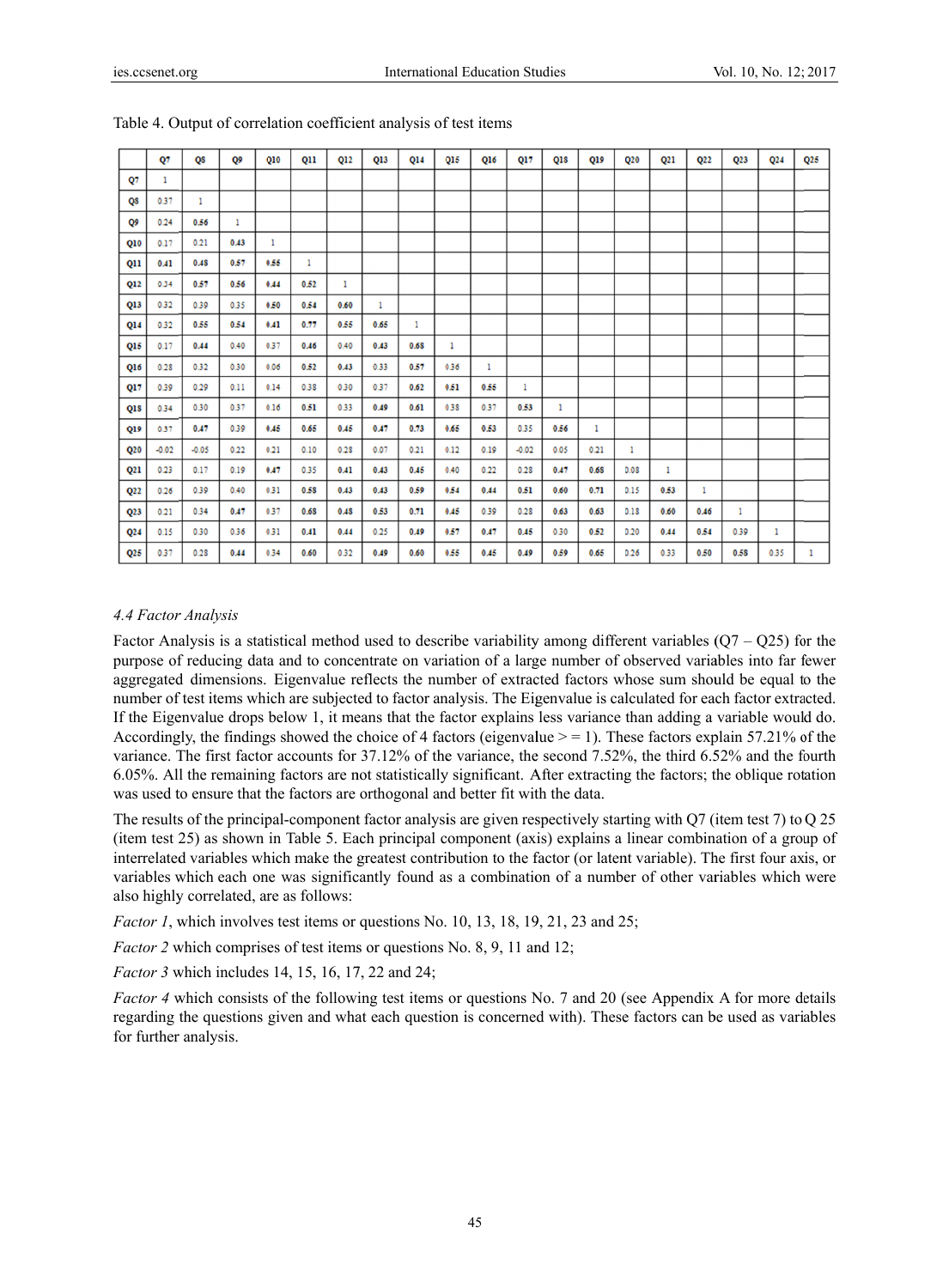| Variable       | Factor1 | Factor <sub>2</sub> | Factor3 | Factor4   | Uniqueness |
|----------------|---------|---------------------|---------|-----------|------------|
| Q7             |         |                     |         | $-0.4503$ | 0.5504     |
| Q8             |         | 0.8095              |         |           | 0.3673     |
| Q <sub>9</sub> |         | 0.7824              |         |           | 0.3797     |
| Q10            | 0.5873  |                     |         |           | 0.4449     |
| Q11            |         | 0.4329              |         |           | 0.4088     |
| Q12            |         | 0.6963              |         |           | 0.4190     |
| Q13            | 0.5195  |                     |         |           | 0.4896     |
| Q14            |         |                     | 0.4177  |           | 0.3515     |
| Q15            |         |                     | 0.4312  |           | 0.5227     |
| Q16            |         |                     | 0.7373  |           | 0.4215     |
| Q17            |         |                     | 0.8113  |           | 0.3431     |
| Q18            | 0.5799  |                     |         |           | 0.4193     |
| Q19            | 0.5863  |                     |         |           | 0.3468     |
| Q20            |         |                     |         | 0.7367    | 0.4324     |
| Q21            | 0.8993  |                     |         |           | 0.3750     |
| Q22            |         |                     | 0.4374  |           | 0.4628     |
| Q23            | 0.6988  |                     |         |           | 0.4189     |
| Q24            |         |                     | 0.5439  |           | 0.4389     |
| Q25            | 0.4124  |                     |         |           | 0.5378     |

Table 5. Output of principal-component factor analysis

## **5. Discussion**

The purpose of this research is to examine teachers' ability to apply a critical approach, as well as the necessary knowledge and skills necessary to plan, implement, evaluate and develop ICT-based courses. Moreover, the current research focuses on teachers, rather than learners, since they are the agents of change and play key role in changing learners' educational practices. It was decided that teachers, not learners, make up the participants in this study because digital competence and ICT-related skills cannot be introduced to schools or learners without the participation of teachers and their adequate experience in this area. Mastering the skills and professional knowledge-related to digital competence and ICT literacy has become necessary for teachers, language teachers in particular, in order that they can be integrated in curricula and employed during classes.

The outcomes of the current research revealed that the majority of teachers are not adequately digitally competent according to the level and standards required to enable them to be good digital teachers of the twenty-first century. Digital competence is associated with three knowledge areas which must be integrated: *technology proficiency*, *pedagogical compatibility* and *social awareness* (Zhao et al., 2002). Instefjord and Munthe (2016) confirm that teachers' digital competence is based on the knowledge areas suggested by Zhao et al. (2002).

In view of that, technology proficiency depends on teachers' technical competence and confidence in terms of employing technology. In addition, pedagogical compatibility relates to teachers' understanding of how technology can help in practice in the classroom and contribute to achieving the curriculum's goals. Finally social awareness refers to teachers' ability to deal with various social aspects of the school or class culture (Instefjord & Munthe, 2016). Therefore, it was not surprising that a number of in-service English language teachers were found not to be advanced in terms of their digital competence due to 'inexperience, lack of training, lack of prior knowledge, or just being poor performing individuals' (Maderick et al., 2016, p. 343). There was a deficiency in didactic ICT skills, multifaceted digital leaning strategies and digital building.

Moreover, Garcia-Perez, Rebollo-Catalan, and Garcia-Perez (2016) observed that a number of teachers in general education showed a moderate level of digital competence with regard to using virtual social networking tools, yet their actual digital competence when teaching was found to be far less developed. In a different study, Røkenes and Krumsvik (2016) found that developments in teaching ESL with an advanced level of digital competence may depend on several factors such as access to support and resources, modeling, scaffolding learning experiences, linking theories with practice, reflection, innovative assessment practices, and collaborative learning. As demonstrated above, nearly an equal proportion of responses were provided by males and females, which would indicate less biased findings. Furthermore, most teachers who revealed their level of digital competence and their needs had from five to fifteen years of teaching experience.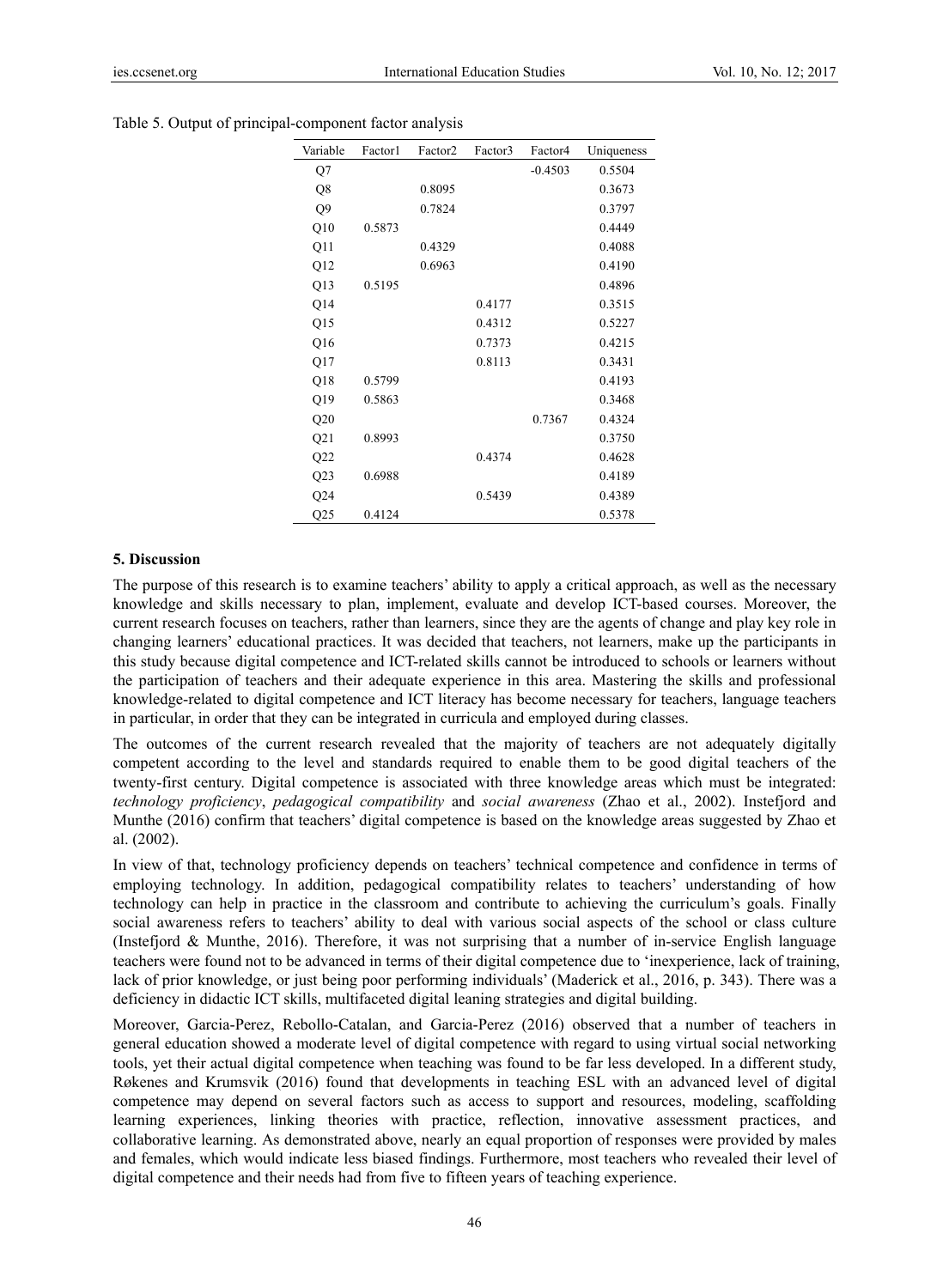The findings show that despite the fact that the majority of the teachers had certificates in ICT; they assessed themselves as less competent in several aspects of digital competence. Nevertheless, this does not necessarily mean that other teachers with more or less years of teaching experience are uniquely different. The statistical analysis also showed a strong correlation (with a score of 0.73) between the ability to edit the content produced by others such as adding and deleting and the ability to increase awareness of the users' private information and credentials e.g., username and password.

#### **6. Recommendation and Conclusion**

The term competence is believed to be more complex than literacy as it heavily depends on acquiring more knowledge and skills than on access and use. Accordingly, and based on the findings drawn from the study, the teachers are required to appropriate the use of technologies. Ferrari (2012) views appropriation as the process that entails interaction with technologies, understanding them and using them. Digital competence has become a major concern in academia as a result of the advent of different communication tools. Indeed, they have become an essential part in teachers' life inside and outside classes. There is a tremendous necessity to introduce digital competence and IT-related issues into school curricula, assessment tests and classroom practice. Nearly 25%, who have only been found with a wide knowledge and extensive awareness of digital competence and its underpinning practices such as using collaborative tools and learning management systems.

The teachers who took part in this research were identified as less digitally competent as they are expected to be. Further digital-related competencies should be promoted to teachers as part of continuous professional development (CPD). Such competencies also need to be incorporated into different teacher education programmes. CPD for both in-service and pre-service English language teachers and teacher educators must ensure that the necessary technological and curricula changes are taking place. Massive Open Online Courses (MOOCs) are just one way to support individuals' digital competence and encourage their unlimited participation on the web.

The relevant departments should offer teachers and teacher educators as well as learners access to various technological tools, along with the provision of sufficient training, knowledge and skills. In addition, in their strategic plans and policies academic institutions must promote the positive role of transformation, creativity, innovation and sharing of resources. There should also be serious attempts made to bridge what is known as the digital divide in teachers; particularly among English language teachers. The term digital divide refers to the gap existing between those who access computers and other ICT technologies and those who do not.

Further research should be carried out to investigate English language teachers' digital competence qualitatively to get further answers regarding the challenges that hinder and demotivate in-service English language teachers from integrating technology in English language classes in schools and other educational institutions. It would also be interesting to ask such teachers how they can become more digitally competent and better ICT users. The current research focused on determining the teachers' digital competence as individuals, rather than in groups or during social interaction. Thus, measuring and assessing teachers in those situations could be considered in other studies.

#### **References**

- Ala-Mutka, K. (2011). *Mapping digital competence: Towards a conceptual understanding*. Sevilla: Institute for Prospective Technological Studies. European Commision–Joint Research Centre. Retrieved from https://pdfs.semanticscholar.org/6282/f40a4146985cfef2f44f2c8d45fdb59c7e9c.pdf.
- Alkali, Y. E., & Amichai-Hamburger, Y. (2004). Experiments in digital literacy. *CyberPsychology and Behavior*, *7*(4), 421-429. https://doi.org/10.1089/cpb.2004.7.421
- Aviram, A., & Eshet-Alkalai, Y. (2006). Towards a theory of digital literacy: three scenarios for the next steps. *European Journal of Open, Distance and E-Learning*, *9*(1). Retrieved from http://www.eurodl.org/index.php?p=archives&year=2006&halfyear=1&article=223
- Belshaw, D. (2011). *What is 'digital literacy'? A Pragmatic Investigation*. Durham University. Retrieved from http://etheses.dur.ac.uk/3446/1/Ed.D. thesis (FINAL\_TO\_UPLOAD).pdf?DDD29
- Bernard, H. R. (2002). *Research Methods in Anthropology: Qualitative and Quantitative Methods* (3rd ed.). AltaMira Press, Walnut Creek, California.
- Carrington, V. (2005). The uncanny: digital texts and literacy. *Language and Education*, *19*(6), 467-482. https://doi.org/10.1080/09500780508668698
- Ferrari, A. (2012). *Digital Competence in Practice: An analysis of frameworks*. Sevilla: JRC IPTS. Retrieved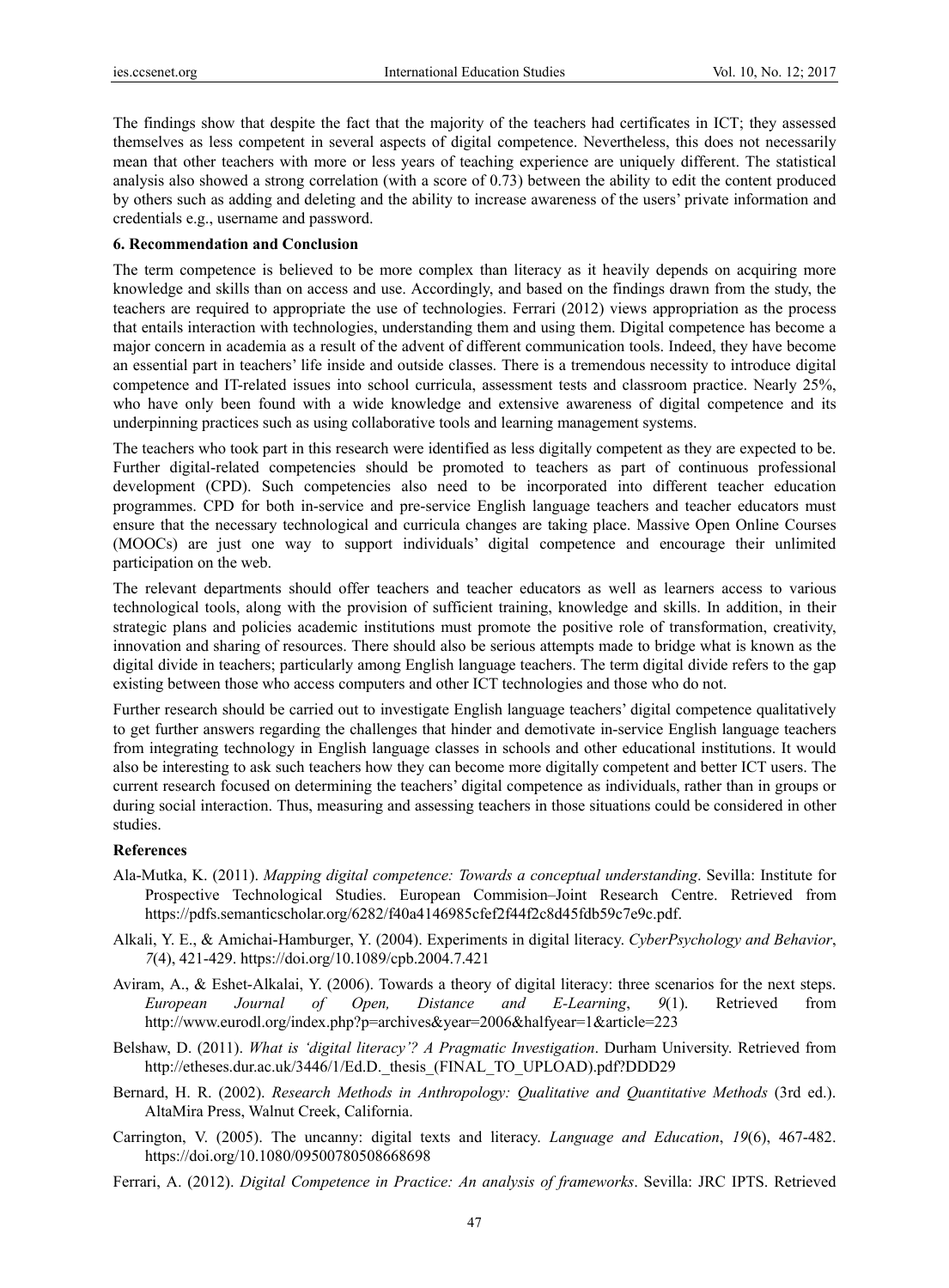from https://www.researchgate.net/profile/Yves Punie/publication/256460731 Lecture Notes in Compute r\_Science/links/55a676dc08ae92aac77f28bd/Lecture-Notes-in-Computer-Science.pdf

- Ferrari, A. (2013). *DigComp: A framework for developing and understanding digital competence in Europe*. Retrieved from http://digcomp.org.pl/wp-content/uploads/2016/07/DIGCOMP-1.0-2013.pdf
- Garcia-Perez, R., Rebollo-Catalan, A., & Garcia-Perez, C. (2016). The relationship between teacher training preferences and their digital skills on social networks. *BORDON-REVISTA DE PEDAGOGIA*, *68*(2), 137-153.
- Griffin, P., McGraw, B., & Care, E. (Eds.) (2012). *Assessment and Teaching of 21<sup>st</sup> Century Skills*. Dordrech: Springer. https://doi.org/10.1007/978-94-007-2324-5
- Ilomäki, L., Kantosalo, A., & Lakkala, M. (2011). What is digital competence? *Linked portal. Brussels: European Schoolnet (EUN)*, 1-12. Retrieved from https://helda.helsinki.fi/bitstream/handle/10138/154423/ Ilom ki etal 2011 What is digital competence.pdf?sequence =1.
- Jones, B., & Flannigan, L. (2006). Connecting the digital dots: Literacy of the 21st Century. *Educause Quarterly*, *29*(2), 8-10. Retrieved from https://pdfs.semanticscholar.org/c2fb/d52466a35cd62d1476a9840e5064e88118c 4.pdf
- Jones-Kavalier, B. R., & Flannigan, S. I. (2008). Connecting the digital dots: Literacy of the 21st century. *Teacher Librarian*, *35*(3), 13. Retrieved from http://er.educause.edu/~/media/files/article-downloads/ eqm0621.pdf
- Leu, D. J., Zawilinski, L., Castek, J., Banerjee, M., Housand, B. C., Liu, Y., & O'Neil, M. (2007). What is new about the new literacies of online reading comprehension? In *secondary school literacy: What research reveals for classroom practice* (pp. 37-68). Retrieved from http://geoc.uconn.edu/wp-content/uploads/sites/161/2013/08/NewLiteracies\_article.pdf
- Maderick, J. A., Zhang, S., Hartley, K., & Marchand, G. (2016). Preservice teachers and self-assessing digital competence. *Journal of Educational Computing Research*, *54*(3), 326-351. https://doi.org/10.1177/0735633115620432.
- Nixon, H., & Erstad, O. (2009). Reviewing approaches and perspectives on "digital literacy". *Pedagogies: An International Journal*, *4*(2), 107-125. https://doi.org/10.1080/15544800902741556
- Rantala, L., & Suoranta, J. (2008). Digital literacy policies in the EU–inclusive partnership as the final stage of governmentality. *Digital literacies: Concepts, policies and practices*, 91-117. Retrieved from https://www.researchgate.net/profile/Juha\_Suoranta/publication/274316556\_Digital\_Literacy\_Policies\_in\_t he\_EU-Inclusive\_Partnership\_as\_the\_Final\_Stage\_of\_Governmentality/links/551bb0f10cf251c35b50a199/ Digital-Literacy-Policies-in-the-EU-Inclusive-Partnership-as-the-Final-Stage-of-Governmentality.pdf
- Røkenes, F. M., & Krumsvik, R. J. (2016). Prepared to teach ESL with ICT? A study of digital competence in Norwegian teacher education. *Computers and Education*, *97*, 1-20. https://doi.org/10.1016/j.compedu.2016.02.014
- Sysoyev, P. V., Evstigneeva, I. A., & Evstigneev, M. N. (2015). The Development of Students' Discourse Skills via Modern Information and Communication Technologies. *Procedia-Social and Behavioral Sciences*, *200*, 114-121. https://doi.org/10.1016/j.sbspro.2015.08.028
- Vuorikari, R., Punie, Y., Gomez, S. C., & Van Den Brande, G. (2016). *DigComp 2.0: The Digital Competence Framework for Citizens. Update Phase 1: The Conceptual Reference Model*. Retrieved from http://publications.jrc.ec.europa.eu/repository/bitstream/JRC101254/jrc101254\_digcomp%202.0%20the%2 0digital%20competence%20framework%20for%20citizens.%20update%20phase%201.pdf
- Walker, A., & White, G. (2015). *Technology-enhanced Language Learning: Connecting Theory and Practice*. Oxford: Oxford University Press.
- Zhao, Y., Pugh, K., Sheldon, S., & Byers, J. L. (2002). Conditions for classroom technology innovations. *Teachers college record*, *104*(3), 482-515. https://doi.org/10.1111/1467-9620.00170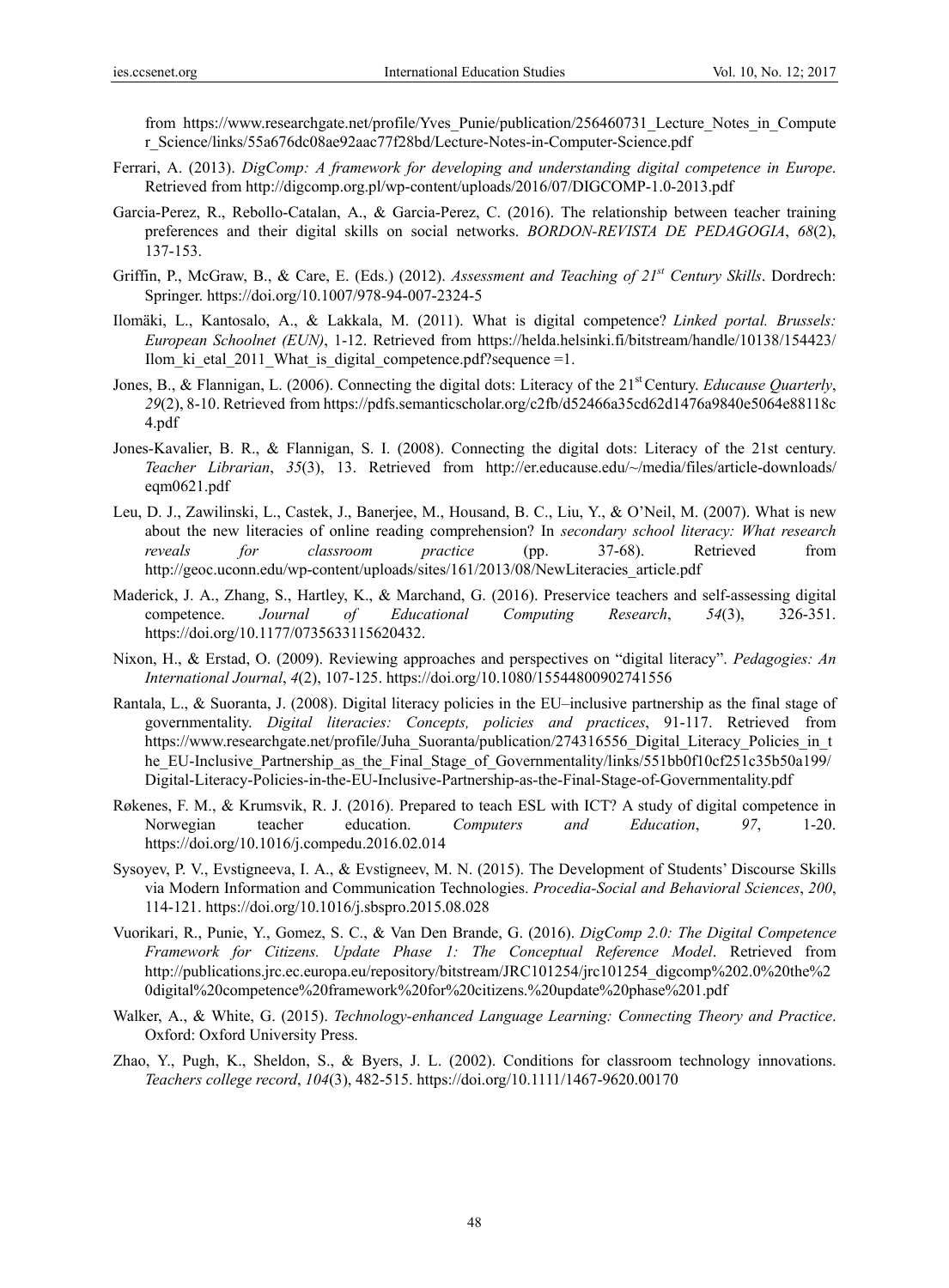## **Appendix A**

## **The Digital Competence Questionnaire (adopted from UNISCO with little adaptation)**

# *Category 1: Information processing*

- Q7). In terms of information processing category, which one of the following would describe you the best:
- o I can look for information online using a search engine.
- o I can use different search engines to find information.
- $\circ$  I can use advanced search strategies to find reliable information on the internet such as using web feeds (like RSS).

Q8). In terms of information processing category, which one of the following would describe you the best:

- o I know not all online information is reliable.
- o I use some filters when searching to compare and assess the reliability of the information I find.
- o I can assess the validity and credibility of information using a range of criteria.
- Q9). In terms of information processing category, which one of the following would describe you the best:
- o I can save or store files or content and retrieve them once saved or stored.
- o I classify the information in a methodical way using folders. I backups of information or files I have stored.
- o Ι can save information found on the internet in different formats. I can use cloud information storage services.

## *Category 2: Communication*

Q10). In terms of communication category, which one of the following would describe you the best:

- o I can communicate with others using Skype or chat –using basic features (e.g. voice messaging, SMS, text exchange).
- o I can use advanced features of several communication tools (e.g. using Skype and sharing files).
- o I actively use a wide range of communication tools (e-mail, chat, SMS, instant messaging, blogs, micro-blogs, social networks) for online communication.

Q11). In terms of communication category, which one of the following would describe you the best:

- o I can share files and content using simple tools.
- o I can use collaboration tools and contribute to e.g. shared documents/files someone else has created.
- o I can create and manage content with collaboration tools (e.g. project management systems, online spreadsheets).

Q12). In terms of communication category, which one of the following would describe you the best:

- o I know I can use online services (e.g., e-banking, e-governments, e-hospitals...etc.).
- o I use features of online services (e.g. public services, e-banking, online shopping …etc.).
- o I actively participate in online spaces and use several online services (e.g. public services, e-banking, online shopping…etc.).
- Q13). In terms of communication category, which one of the following would describe you the best:
- o I am aware of social networking sites and online collaboration tools.
- o I pass on or share knowledge with others online (e.g. via social networking tools or in online communities).
- $\circ$  I can use advanced features of communication tools (e.g. video conferencing, data sharing, application sharing).

## *Category 3: Content creation*

- Q14). In terms of content creation category, which one of the following would describe you the best:
- o I can produce simple digital content (e.g. text, tables, images, audio files) in at least one format using digital tools.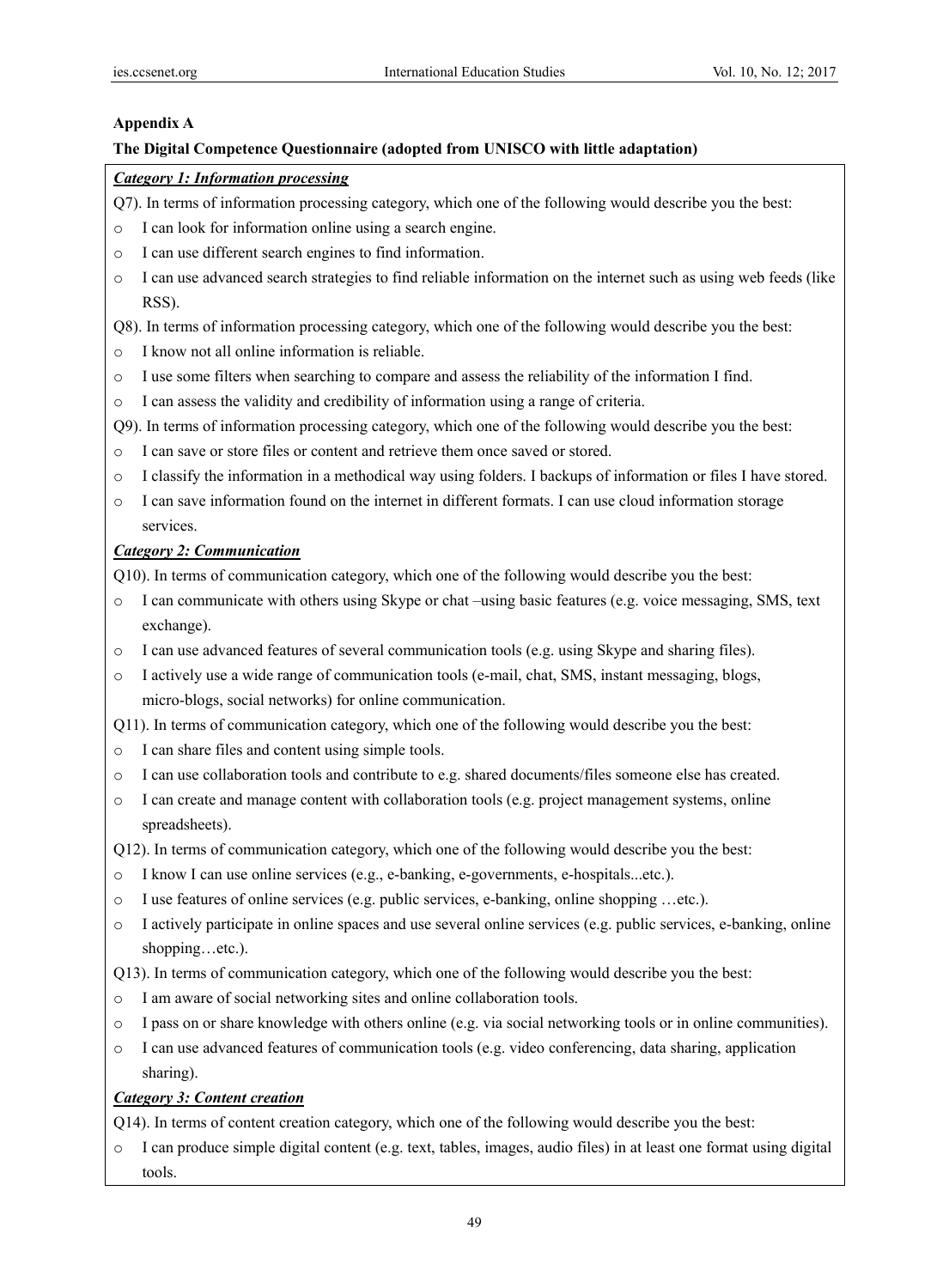- I can produce complex digital content in different formats (e.g. text, tables, images, audio files). I can use tools for creating webpages or blogs.
- o I can produce complex, multimedia content in different formats, using a variety of digital tools and environments. I can create a website using a programming language.
- Q15). In terms of content creation category, which one of the following would describe you the best:
- o I can make basic editing to content produced by others (e.g., adding and deleting).
- o I can apply basic formatting (e.g. insert footnotes, charts, tables) to the content I or others have produced.
- $\circ$  I can use advanced formatting functions of different tools (e.g. mail merge, merging documents of different formats, using advanced formulas, macros).
- Q16). In terms of content creation category, which one of the following would describe you the best:
- o I know that content can be covered by copyright.
- o I know how to reference and reuse content covered by copyright.
- o I know how to and when is necessary to apply licenses and copyrights.
- Q17). In terms of content creation category, which one of the following would describe you the best:
- o I can modify simple functions of software and applications as changing default settings.
- o I know the basics principles- of one programming language.
- o I can use several programming languages. I know how to design, create and modify databases with a computer tool.

## *Category 4: Safety*

Q18). In terms of safety category, which one of the following would describe you the best:

- o I can take basic steps to protect my devices (e.g. using anti-viruses and passwords).
- $\circ$  I have installed security programmes on the device(s) that I use to access the Internet (e.g. antivirus, firewall).
- o I frequently check the security configuration and systems of my devices and/or of the applications I use on a regular basis to access the Internet.
- Q19). In terms of safety category, which one of the following would describe you the best:
- o I am aware that my credentials (username/password) can be stolen. I know I should not reveal private information online.
- o I use different passwords to access equipment, devices and digital services and I modify them on a periodic basis.
- o I know how to react if my computer is infected by a virus. I can configure or modify the firewall and security settings of my digital devices.
- Q20). In terms of safety category, which one of the following would describe you the best:
- o I know that using digital technology too extensively can affect my health.
- $\circ$  I understand the health risks associated with the use of digital technology (e.g., risk of addiction).
- $\circ$  To avoid health problems (physical and psychological), I can make use of information and communication technology.
- Q21). In terms of safety category, which one of the following would describe you the best:
- o I take basic measures and actions to save energy.
- o I understand the positive and negative impact of technology on the environment.
- o I have an informed stance on the impact of digital technologies on everyday life and the environment.

# *Category 5: Problem solving*

Q22). In terms of problem solving category, which one of the following would describe you the best: